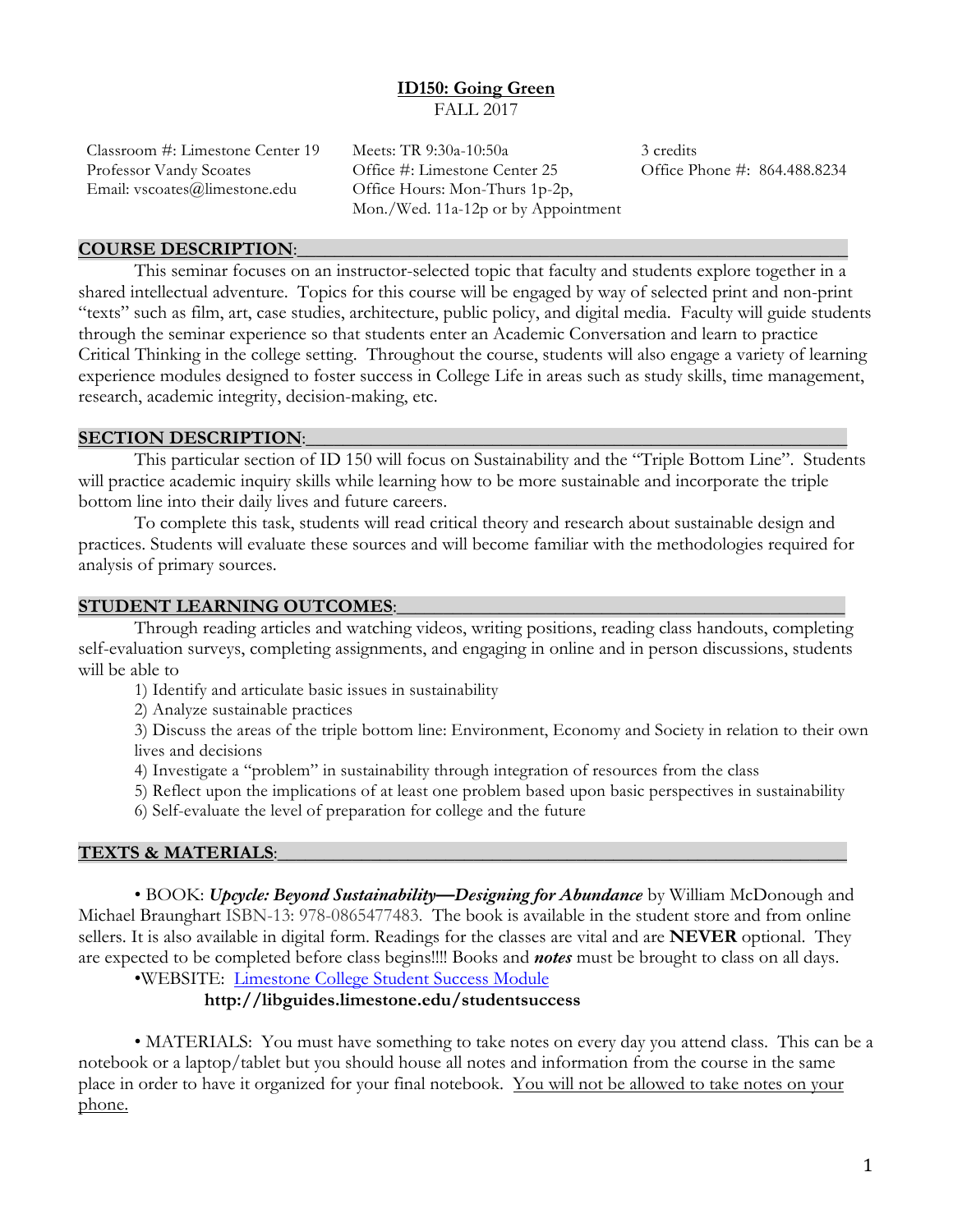# **COURSE REQUIRMENTS:**

# **ETS (10% of total grade):**

You will complete a first-year "Proficiency Profile Test" as part of your freshmen experience. This test will be taking through the testing center, though you may use your own computer or a computer in the library or computer lab to complete the test. The test will take about an hour to complete, and should be completed by the end of the sixth full week of class for you to receive full credit. Round 1 will most likely be Sept. 25- Oct 8 and Round 2 dates will be announced in class **Completing the test during Round 2 will only give you 50% credit so please finish it within the Round 1 window.** You will earn up to **10% of your course grad**e by completing this important test.

Proficiency level scales and explanations are provided by ETS on their website at www.ets.org. For your information, a clickable link about the test is on the home page of ETS. There is a clickable tab titled "Proficiency Classifications" that will explain what each proficiency level entails. For this course, the grading scale for the ETS portion of the final grade (10%) will be determined by combining the two Skill Dimension Sub Scores labeled *Critical Thinking* and *Reading*. Therefore, Limestone College will allot points in this course as follows:

| <b>TOTAL SCORE</b> | <b>Percentage Grade</b> |
|--------------------|-------------------------|
| Below 420          | 70                      |
| 420-433            | 75                      |
| 434-447            | 80                      |
| 448-461            | 85                      |
| 462-475            | 90                      |
| 476-489            | 95                      |
| $490+$             | 100                     |

# **FRESHMAN SUCCESS COMPONENTS (20% of total grade):**

Throughout the course, you will engage various Freshmen Success issues through online modules, speakers, assemblies, and other related assignments. You will earn up to 20% of the course grade by engaging in such components as Convocation/Honor Code, Research Orientation, Limestone Online Resources, etc. Your engagement score will be relayed to your instructor for grading purposes.

You will have cultural events that will be taking place in the evenings. Due to the extra time needed to attend these events, we will start class late on several days throughout the semester. YOU ARE REQUIRED TO ATTEND all events. Failure to do so will result in an "F" for that particular section of the Success Components.

You will also be given in class time to start/complete certain online components. You will find detailed information on these assignments and events via the online modules. All components for a given section must be completed to receive credit for that section.

For some modules you will be asked to send me screen shots. You may email these to me or upload them onto this Google Drive Folder:

https://drive.google.com/open?id=0B\_HTMMJPfaMEVW91NVdPQ3FVZTg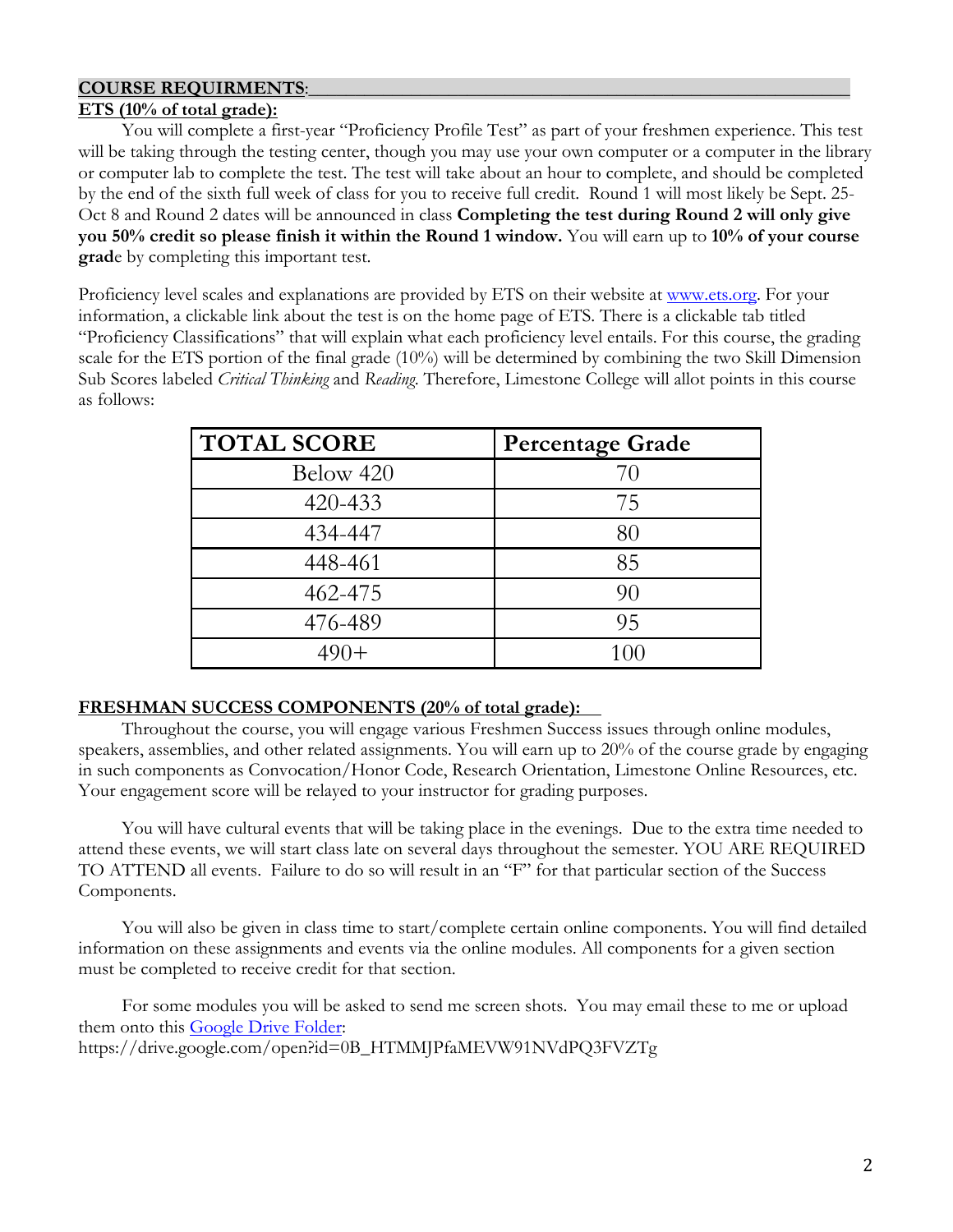# **Freshman Success Components:**

- 1. Blackboard/Email Competency (2%)-
	- First Discussion Board post (see details under "WRITTEN WORK")
	- Email me FROM YOUR LIMESTONE EMAIL (vscoates@limestone.edu) **by 11:59pm, Aug. 31** with -NAME?

 -PROSPECTIVE MAJOR? -ADVISOR NAME ? -WHERE YOU ARE FROM? - WHAT WAS YOUR FAVORITE SUBJECT IN HIGH SCHOOL?

2. Library Tour & Quiz (1%)

http://libguides.limestone.edu/content.php?pid=473697&sid=3899379

3. Student Ethics (7%)-

- Attend convocation and sign Honor Code Form (1%)
- Take Plagiarism Workshop and quiz: (1%)

http://libguides.limestone.edu/content.php?pid=473697&sid=3878809

• Attend ALL Cultural Events (Flyer will be provided for all mandatory events) (5%)

4. Financial Literacy (5%)-

• Register for **SALT** modules: http://libguides.limestone.edu/c.php?g=544997&p=3735861

• SALT was created by American Student Assistance® (ASA), a nonprofit organization, to help Limestone College students like you become more financially savvy. This program rewards you for making smart money decisions, and we're providing all of its services to you—including your membership as a gift free of charge.

• You will see a list of 12 SALT modules in your SALT account. Students only complete the first 10 modules.

• A grade of 75% or better must be obtained in order to pass each SALT module. A screen shot of your completed module will need to be taken and submitted to your professor ( see http://www.take-ascreenshot.org for examples of how to create a screen shot from different devices and operating software). You may use the Google Drive folder for the class to upload there screen shots: https://drive.google.com/open?id=0B\_HTMMJPfaMEVW91NVdPQ3FVZTg

# 5. Title Nine Training (5%)-

• Comprised of 2 online assignments that should be open

https://limestonestudents-sc.safecolleges.com/login

- Both Assignments should take under 50 min. to complete.
- We will have a library day in class were you can start/complete both assignments.

# **SECTION PROJECTS AND ASSIGNMENTS:**

Late projects and assignments will not be tolerated. Assignments are considered late if they are not received by 9:30am on the date due. Late projects are reduced by half (1/2) of their original point value with every class period they are late. After two class periods they will not be accepted. The final paper is due on the final exam day and will not be accepted late.

Please turn in all assignments in digitally via Blackboard or email (vscoates@limestone.edu). I ask that you turn in ALL WRITTEN WORK digitally to save paper unless the assignment calls for hand written work. In addition, all digital written work must be **double-spaced** and in **Garamond font**.

Please back up your homework in at least 2 places and save regularly. "My computer crashed" will not be an excuse for any assignment being turned in late.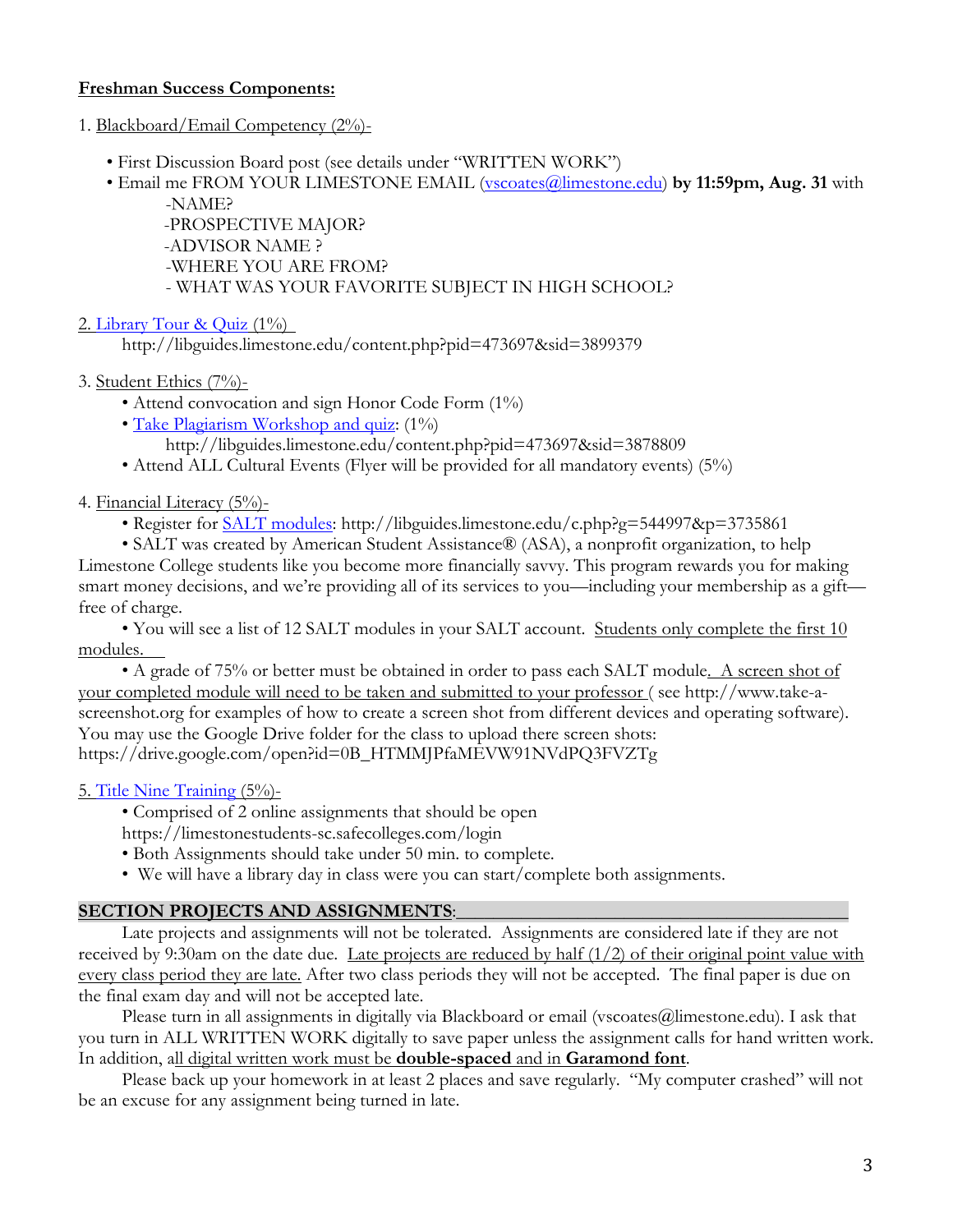## **READINGS:**

You will have required reading from *Upcycle* and other readings that will be posted on Blackboard. Required reading will be assigned from this book as well as other readings provided in class or on Blackboard. Readings for classes are vital and are **NEVER** optional. Readings and discussions posts on readings are expected to be completed before class begins (i.e. before 9:30am)!!!! Book and/or notes must be brought to class on all days.

## **PRODUCTIONS:**

You are required to see **one (1)** Limestone College Theatre productions this semester and write a response. Please keep your program as a guide for your response and to turn in with your written work as a record of your attendance. Limestone will be doing *Evil Dead* (Oct. 4, 2017) and *The Altruists* (Nov. 15, 2017). You must see one (1) production on one (1) of these dates that are student previews**. You will need your student ID to be checked in and out at the beginning and end of the show (and all other cultural events).** If you cannot attend on these dates, arrangements must be made prior to the production week so I can get you a ticket. You are more than welcome to come back and see the show AGAIN on later nights if you choose.

You may see a second production at Limestone, another college or theatre in the area and write a response for extra credit. The extra credit production must be approved by me. See below for details.

## **WRITTEN WORK & PROJECTS:**

When completing written assignments please take advantage of the writing center for help online (http://my.limestone.edu/academic-resources/online-writing-lab) or in Dixie Lodge 103 (across from the mailboxes). This resource is not just for people who are "bad at writing", everyone can improve their writing skills. Take advantage of this amazing resource and watch your grades improve. You can book an appointment on the website: http://web.limestone.edu/secure/forms/misc/appointment.htm

## **Discussion Posts:** (15% of Final Grade)

There are 11 readings throughout the semester of which you must do 10 discussion posts. Each post is worth 1.5% of your final grade. **All discussion posts are due at 9:30am the day the reading is due.** 

Discussion Posts will include:

- **Subject line MUST include your name and reading number** (Failure will result in F for post)

- Identify two "elements" that came up in the reading

- Quote the line/s that best represents why you associate it with two "elements" and include a simple citation (Author & Pg.)

- Write at least one sentence explaining your choice.

Failure to include ALL requirements listed above will result in a zero on that discussion post. Discussion Posts are due at **9:30am the day the reading is due.** Subject line MUST BE your name and the reading number (Failure to do this will result in F for post).

If you complete all 11 readings/discussion posts you will receive 5% extra credit. Discussions will be available after the due date but **you will not** receive credit for late posts. If all 11 posts have been completed by Nov  $30<sup>th</sup>$  you may still receive the extra credit even if you did not receive the credit for the original post.

DISCUSSION POST REPLIES: You may earn up to 6% extra credit for responding to someone else's discussion post/s. Each reply to another's post will equal 2% extra credit and must be at least **200 words** and **YOUR NAME** in the subject line. The response will address the quote, elements and whether you agree or disagree and why. You should also include any other elements that this post could apply to (if applicable). You may reply to discussion posts at any point during the semester up to **Nov. 30th.**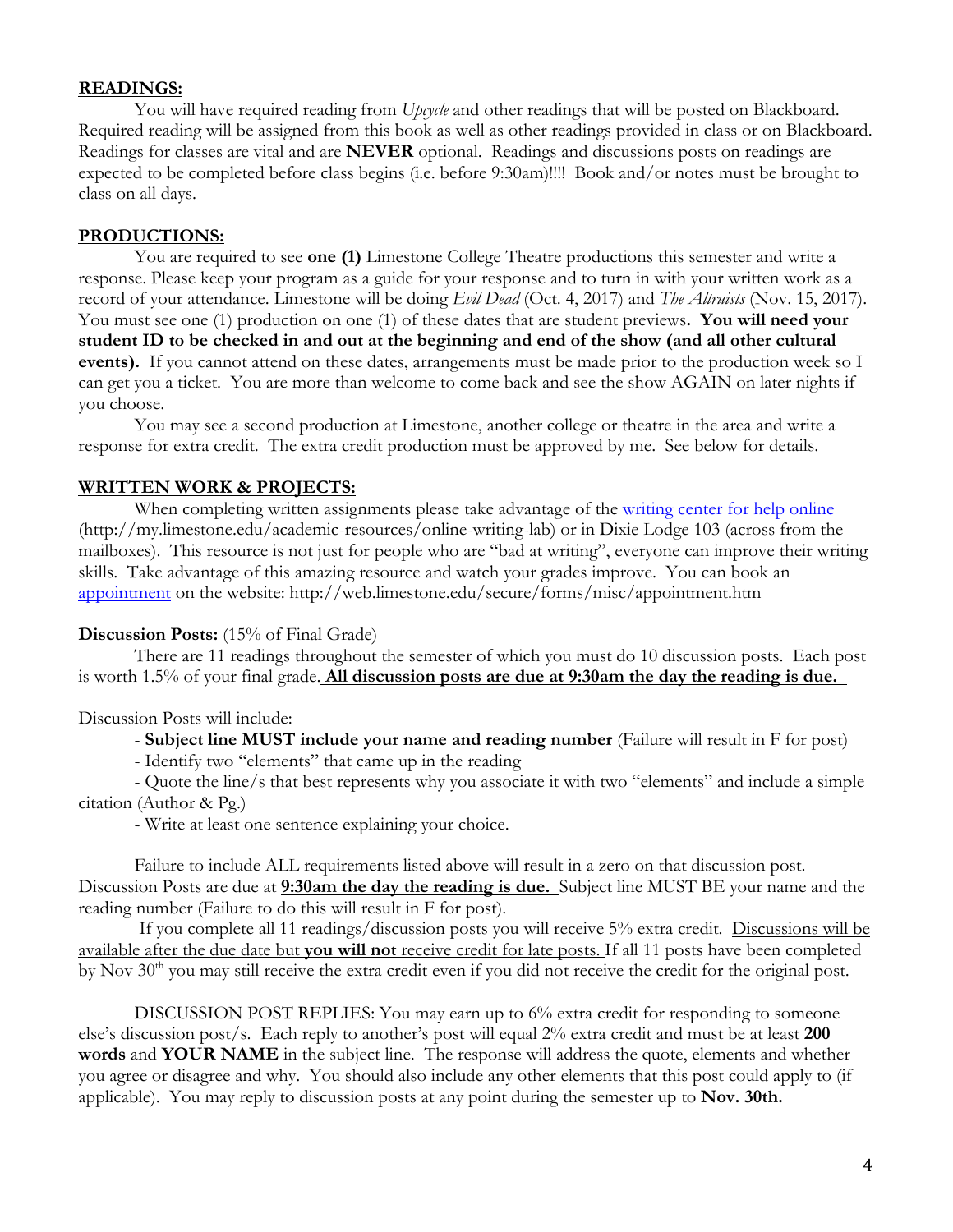# **Production Responses-** (5% of Final Grade)

You are required to see **one (1)** Limestone College Theatre productions this semester and write a response. Please keep your program as a guide for your response and to turn in with your written work as a record of your attendance. Limestone will be doing *Evil Dead* (Oct. 4, 2017) and *The Altruists* (Nov. 15, 2017). You must see the one production on one of these dates that are student previews**. You will need your student ID to be checked in and out at the beginning and end of the show (and all other cultural events).** If you cannot attend on these dates, arrangements must be made prior to the production week so I can get you a ticket. You are more than welcome to come back and see the show AGAIN on later nights if you choose.

I would suggest writing your response (or at least take notes) shortly after seeing the show while it is still fresh in your mind. I am looking for a clear and concise 2-4 page paper, double spaced in 12pt. Garamond font. You will submit both responses on Blackboard.

Please use the following guidelines when completing your reviews.

Response should include:

- A brief description of the plot, production, the design and the theater space.
- What did you think of the play and performance (story, acting, directing etc...)?
- What did you think of the design and production (set design, house management etc...)?
- What was your favorite and least favorite part of the production and why?
- What elements of the production do you suspect were the least sustainable?
- Of these unsustainable elements can you think of ways to make them more sustainable?

## **Sustainable Theatre Research and Presentation-**(10% of Final Grade)

Many theaters and arts organizations around the world have started adapting sustainable means of production. You will present a report on one of these theaters to the class.

CHOICE (1%): Each student will choose from a list of theaters and email me their  $1<sup>st</sup>$ ,  $2<sup>nd</sup>$ , and  $3<sup>rd</sup>$ choice of theater in which to research by **7pm, Wed. Sept. 4th.** Theater choice will be given on a first come, first serve basis and I will do my best to give everyone their first choice.

OUTLINE (3%): Students will be required to write a brief 1-2 page outline detailing that theater's sustainable practices. The outline will be presented in class along with a brief statement of your opinion about the theater's practices and what was the most "valuable" thing you took away from the research.

PRESENTATION (6%): The presentation will be no longer than 10 minutes and the outline will be turned in at the time of your presentation along with any visual elements (including slideshows) shown during presentation. Photos or other visual aids are required to supplement your outline. You must also include an informal work cited page as part of your presentation.

Presentations will take place **Oct 12th & 17<sup>th</sup>** but regardless of when you are presenting, all materials must be submitted on **OCT 12<sup>th</sup>**. Presentation Order will be decided on Oct. 10<sup>th</sup>. Additional and more specific information will be given to you about presentation.

## **Group Biomimicry Design Concept and Biomimicry Notebook-**(15% of Final Grade)

You will be working in a group throughout the semester creating a design based on the tenets of Biomimicry. The project will include a written design concept (created as a group) and a notebook compiled individually with all materials used to work through your group's design. You will have multiple assignments throughout the semester that contribute to your grade and your final notebook. **Both the Concept and the Notebook will be due Dec. 5, the last day of regular classes.**

GROUP DESIGN CONCEPT (5%) : The Design Concept will be a written, typed, clear and concise one (1) page paper, double spaced in 12pt. Garamond font. You may turn this in digitally or on blackboard. There will only be one (1) statement per group but each individual should include a copy of their group's statement in their final notebook. The same grade will be given to everyone in the group for the Concept Statement.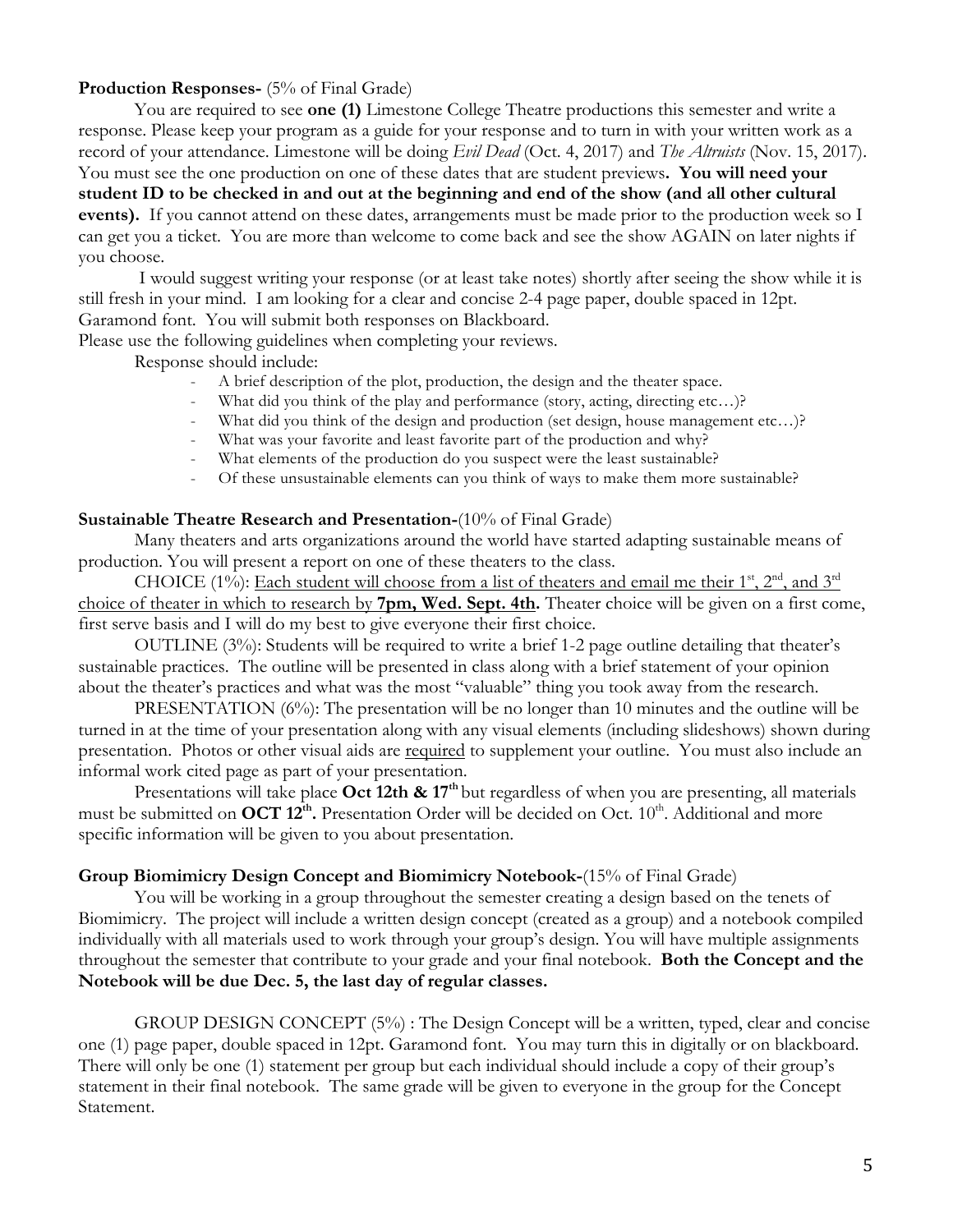BIOMIMICRY NOTEBOOK (5%): The Biomimicry Notebook will be turned in and grades will be given on an individual basis. Notebooks may be turned in by hand or all components may be scanned so it can be turned in digitally. Notebook will include both completed homework assignments and additional materials/activities handed out in class:

More information will be handed out throughout the semester.

BIOMIMICRY CHALLENGE HOMEWORK: (5%) various assignments will be due throughout the semester that accompany class exercises. Below are the assignments and the due dates. You will receive the homework as we approach sections throughout the semester and cannot be turned in early. All homework assignments will be turned in with your Notebook.

- Detective Wall  $(9/12)$
- Worksheet (9/26)
- Team Research (10/3)
- Design Strategies Worksheet (11/2)
- Design Critique Prep (11/14)

## **Problem Paper-** (15% of Final Grade)

You will be working on a paper throughout the semester turning in different components as the semester progresses. Your first task will be to pick one sustainable "problem" that you found in your department; in the college's facilities (ex. dorm, classroom, or athletics); in a college event (ex. football game concessions); in a piece of merchandise use/buy regularly (ex. Big Macs, Paper Towels); **OR** in a company/cooperation/organization (ex Exon, Monsanto, McDonalds). You may pick from the general problems and then, as the semester progresses, get into the specifics of that problem.

Next, you will brainstorm three questions to answer in your paper. We will be talking about some questions in class and you may use those or, come up with your own. We'll then work through a process for collecting and evaluating sources, organizing your information, drafting, and revising.

You will be expected to identify, explain and research the problem and its affect locally and globally. You will need to address all aspects of sustainability (environmental, social and economic) in your paper. The components for your paper will be due on the following days:

- Focus of paper for approval: 10/6
- 5 Guiding questions: 10/24
- Source List: 10/31
- Outline: 11/7
- Draft #1: 11/21 (You may turn in drafts anytime after Nov 7 and as many times as you would like)
- Peer Review/Draft #2: 11/30 **(you must bring a printed copy of your paper to class)**
- Final Paper: Thur. 12/7 11am

Additional and more specific information will be given to you about the problem paper components.

## **Extra Credit:**

You may see a second production at another college or theatre in the area and write a response for 2% extra credit. The extra credit production can be dance, theatre, concert, or opera. You may not do an extra credit response on film. You will have a limit of two (2) extra credit responses. Other extra credit may be offered throughout the semester.

You may also receive 1-5% extra credit for **going to the writing center** with your Problem Paper above and beyond the required meeting.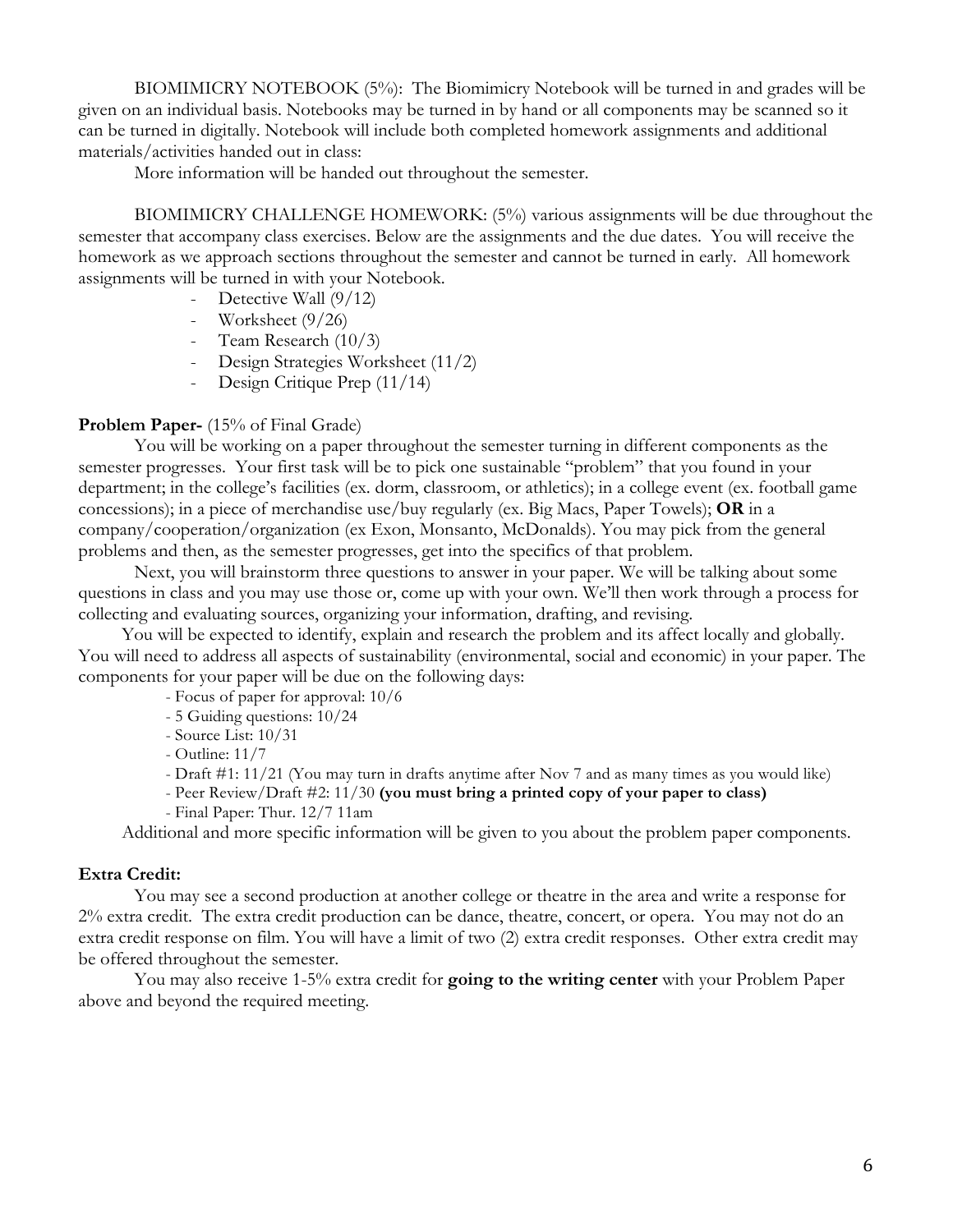# **ATTENDANCE AND CLASS PARTICIPATION:**

# **LIMESTONE COLLEGE POLICIES**

Students are responsible for reading and abiding by Limestone College's policies concerning:

- 1. Attendance
- 2. Withdrawal
- 3. Academic integrity
- 4. Disabilities Statement
- 5. Online Content Disclaimer
- 6. Disruptive behavior statement
- 7. Digital Copyright Policy Statement

These can be found on the Limestone Website at: www.limestone.edu/course-quality

# **INSTRUCTOR ATTENDANCE POLICIES**

Attendance is very important in this class. The college expects the student to regularly attend classes. There is a great deal of information to cover in the short time. If you are not in class for discussions and lectures you will fall behind.

You are allowed 2 unexcused absences for the semester. An excused absence will only be accepted with a signed note from the doctor, your coach (for athletic events), or your advisor (for other schoolsanctioned events). If you have an event, I expect to know about your upcoming absence at least two (2) class periods in advance. I should not hear about your event the class before the expected absence. Failure to inform me of a scheduled absence will result in a 1% reduction from your final grade.

**After two (2) unexcused absences your grade will go down 1 letter grade with each subsequent unexcused absence.** You will be considered absent for the day if you are more than five (5) minutes late to class.

# **TARDINESS:**

Tardiness will not be tolerated. I promise to be on time for our classes and I expect you to do the same. I will consider you tardy if you come into class after the classroom clock has struck **9:30am**.

## Every two (2) tardies will be considered an unexcused absence. **After two (2) unexcused absences your grade will go down one (1) letter grade with each subsequent unexcused absence**. **You will be considered absent for the day if you are more than ten (5) minutes late to class.**

# **CLASS PARTICIPATION:** (10% of Final Grade)

This class is based on discussions and learning from your classmates. You must actively participate in discussions and answer questions in order to succeed. If you are not in class you cannot participate so excessive absences will also contribute to your participation grade.

I consider good class participation to be:

- Active listening for both lecture and videos
- Asking and answering questions
- Participating in class discussions
- Making helpful comments on your classmates' and your own work
- Keeping up with assignments and readings in order to be informed for

## discussions

class work)

-Abstaining from being on the phone, tablet and/or computer (unless taking notes or doing in

-Actively participating in group projects and contributing to their success.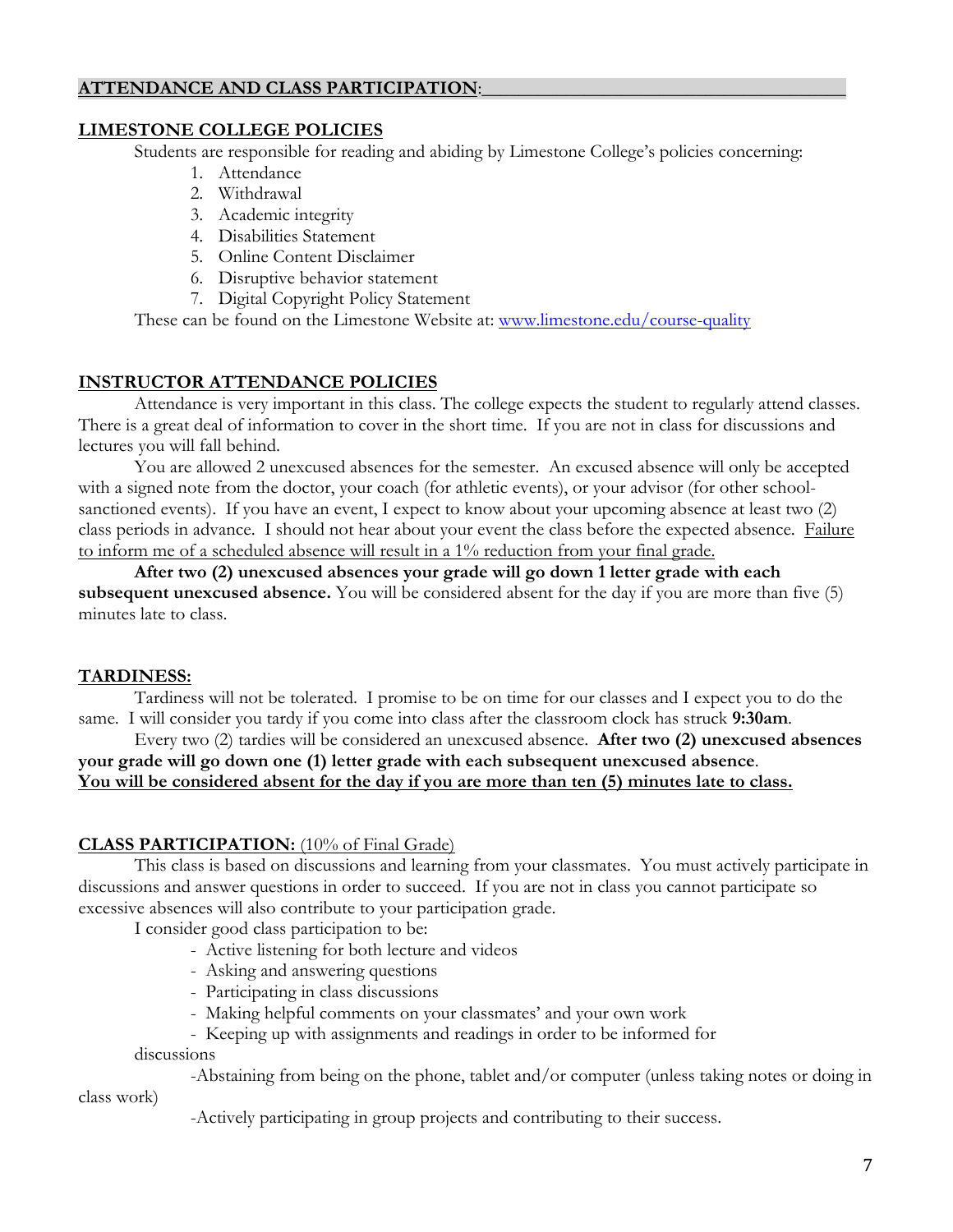| <b>GRADING:</b>             |                    |
|-----------------------------|--------------------|
| <b>Grading Breakdown:</b>   |                    |
| ETS Test                    | 10% of Final Grade |
| Freshman Success Components | 20% of Final Grade |
| Class Participation         | 10% of Final Grade |
| Theatre Production Response | 5% of Final Grade  |
| Sustainable Presentation    | 10% of Final Grade |
| Discussion Posts            | 15% of Final Grade |
| Problem Paper               | 15% of Final Grade |
| <b>Biomimicry Elements</b>  | 15% of Final Grade |

| <b>GRADE PERCENTAGE BREAKDOWN:</b> |                |                       |                         |                       |  |  |
|------------------------------------|----------------|-----------------------|-------------------------|-----------------------|--|--|
| $90\% - 100\% - - A$               | 80%-89.9%----B | $\mid$ 70%-79.9%----C | $60\% - 69.9\% - - -$ D | $\vert$ 59.9%-0%--- F |  |  |

## **ACCOMMODATIONS FOR STUDENTS WITH DISABILITIES**:\_\_\_\_\_\_\_\_\_\_\_\_\_\_\_\_\_\_\_\_\_\_\_\_

Students with disabilities that may impact their academic performance are encouraged to contact the Office for Accessibility early in the semester to discuss their particular circumstances and needs. Accommodations will be considered via an interactive process between Accessibility, the student and review of appropriate documentation. Any pertinent documentation should be sent to accessibility, Limestone College, 1115 College Drive, Gaffney, SC 29340. The Accessibility office is located in Fort D, Room 201, 864-488-4377, accessibility@limestone.edu (link sends e-mail).

# **LIMESTONE ACADEMIC INTEGRITY POLICY:**\_\_\_\_\_\_\_\_\_\_\_\_\_\_\_\_\_\_\_\_\_\_\_\_\_\_\_\_\_\_\_\_\_\_\_\_\_\_

**Academic Integrity**: Honesty in personal and academic matters is a cornerstone of life at Limestone College. Students are expected to achieve on their own merits and abilities, to exercise integrity in all their affairs, and to refrain absolutely from lying, cheating, and stealing. **Academic misconduct**, including cheating and plagiarism, is defined in Section XIV, Appendix B, Part III of Limestone College's Policies and Procedures for Academic Conduct, available in The Gaslight Student Handbook (print and online). There are serious consequences for academic misconduct, as outlined in Section XIV, Appendix B, Part IV of Policies and Procedures for Academic Conduct, which apply in this course.

## **TECHNICAL DEVICES IN CLASS:**

Cell Phones, Tablets, and Things that go "Ping": During the time that this class is meeting, please make sure that these devices are on vibrate only, silent or turned off and should be in your stowed away for the entire class period. **If your phone is out during class you will be dismissed from the class for a day and will be marked as an unexcused absence.** If you have to answer the phone because of a family emergency please let me know at the beginning of class and I will accommodate appropriately.

You may take notes during class on a laptop or tablet. You MAY NOT be on any social media site or email during class time unless we are doing in-class work that requires it (subject to approval). Lectures notes **will not be taken on your phone**. Unless you have hearing difficulty that requires you to have a "hearing-aid" no "ear buds" or headphones are to be used during class without explicit permission from the instructor.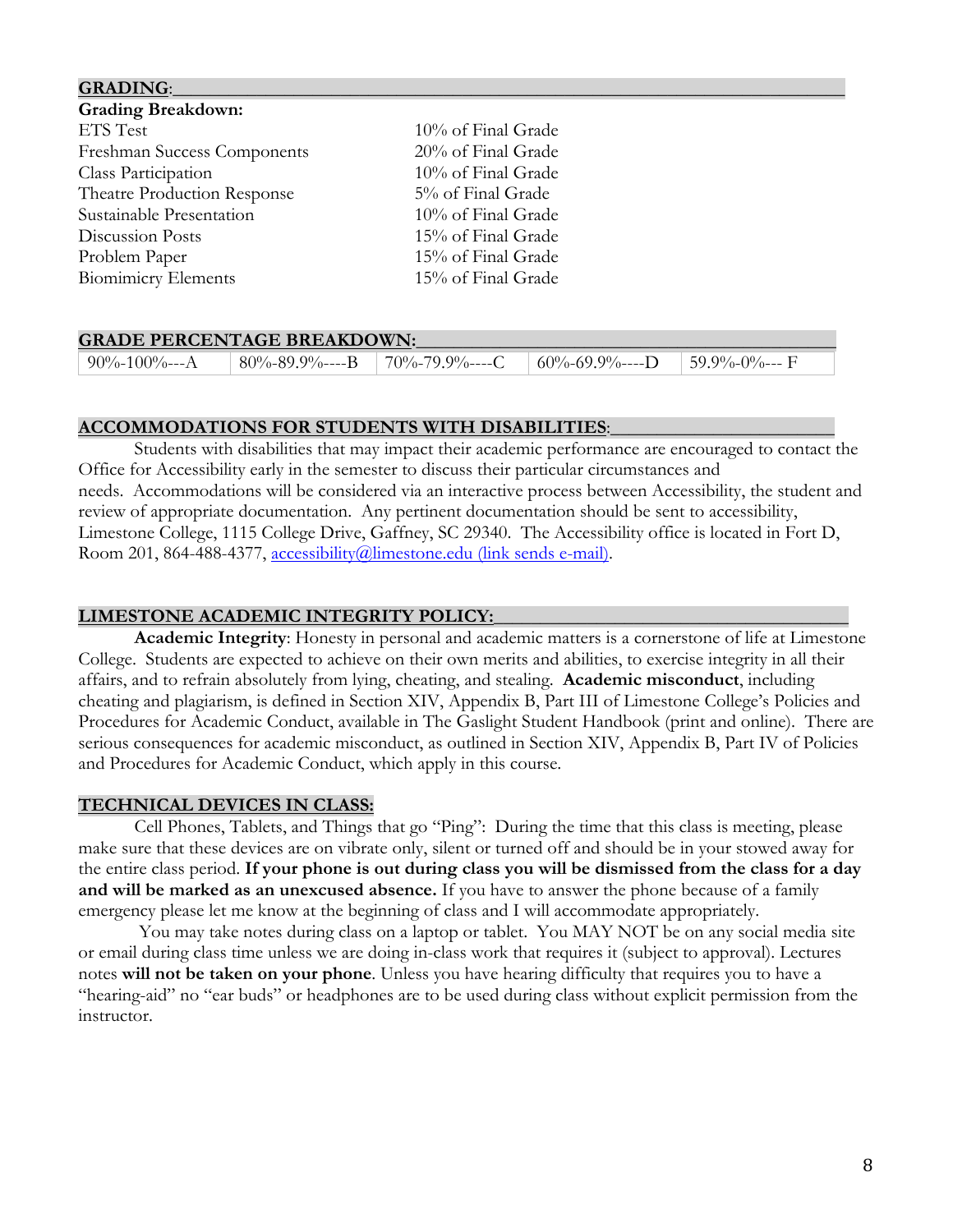# **A NOTE ON TECHNOLOGY AND THE ENVIRONMENT:**

All written work should be typed and can be submitted to me as a hard copy or digitally as a Word or PDF document. The presentation should be done as a slideshow presentation that can be submitted digitally or printed out and turned in. If you are printing a written assignment you must use Garamond font.

Most the supplemental information and handouts for this class will be given to you in digital form. This is to save on paper and do our part to help the environment. If you need any of these as a hard copy please let me know and I will provide them for you. If there are assignments that must be done on paper they will be handed out in class but a digital copy will be provided so you can print any replacements at home.

Please back up your homework in at least two (2) places and save regularly. "My computer crashed" will not be an excuse for any assignment being turned in late.

**Online Content Disclaimer**: This is to notify you that the material you may be accessing in chat rooms, bulletin boards, or unofficial web pages is not officially sponsored by Limestone College. The United States Constitution rights of free speech apply to all members of our community regardless of the medium used. Limestone College disclaims all liability for data, information or opinions expressed in these forums.

## **MATERIAL CONTENT:**

We will have readings this semester that may include offensive language, adult themes, and political/religious views that may not be in line with your personal beliefs. Materials used in this course are used for the purpose of research and learning, were not chosen to offend or be "preachy" and do not necessarily reflect the views of myself or Limestone College. I ask that you keep an open mind when exploring these works of literature and research.

#### **CALENDAR: \_\_\_\_\_\_\_\_\_\_\_\_\_\_\_\_\_\_\_\_\_\_\_\_\_\_\_\_\_\_\_\_\_\_\_\_\_\_\_\_\_\_\_\_\_\_\_\_\_\_\_\_\_\_\_\_\_\_\_\_\_\_\_\_\_\_\_\_\_\_**

#### **WEEK 1:**

AUG 24 Thurs: Intro to course and syllabus discussion/Campus Map

#### **WEEK 2:**

AUG 29 Tues: Intro to Sustainability/ Readings and Discussions

#### AUG 31 Thurs: Biomimicry 1/Climate Change

Reading/Discussion Post Due: **1-** *Climate Change* (PDF on Blackboard under "Readings") Assignment Due: **Info Email (11:59p)**

#### **WEEK 3:**

SEPT 5 Tues: Climate Change/Carbon Cost

Reading/Discussion Post Due: **2-** *Upcycle Introduction* Assignment Due: **Theater Research Project Choice email by 7pm 9/6**

SEPT 7 Thurs: Biomimicry 2/ Presenting

## **WEEK 4:**

SEPT 12 Tues: Biomimicry 2/ Questions Reading/Discussion Post Due: **3-** *Upcycle Ch. 1* Assignment Due: **Detective Wall**

SEPT 14 Thurs: Picking a Topic/ Animals

#### **WEEK 5:**

SEPT 19 Tues: Biomimicry 3 **(MEET AT LIMESTONE SPRINGS PARK)** Reading/Discussion Post Due: **4- Animals** (PDF on Blackboard under "Readings")

```
SEPT 21 Thurs: Biomimicry 3
```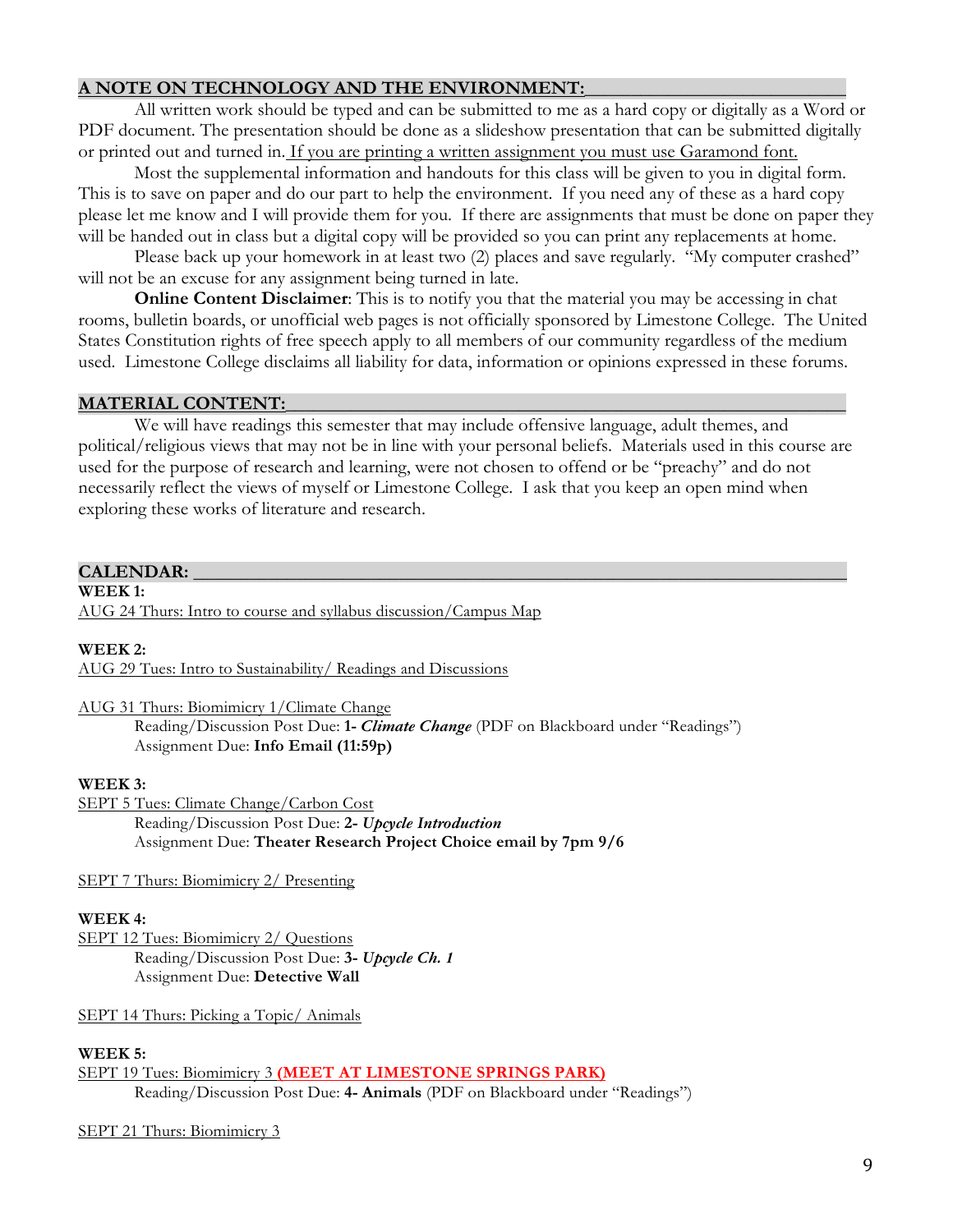#### **WEEK 6: ETS Round 1 Opens**

SEPT 26 Tues: Biomimicry 3/ Research Assignment Due: **Worksheet**

SEPT 28 Thurs: Waste/ Hazardous Materials

#### **WEEK 7:**

- OCT 3 Tues: Energy/ Outlining **(10A START)** THEATRE PRODUCTION*: Evil Dead*, Wed. Oct 4 @ 8pm Reading/Discussion Post Due: **5-** *Upcycle Ch. 2* Assignment Due: **Team Research**
- OCT 5 Thurs: Problem Paper Discussion/ Interpreting research **(10A START)** Assignment Due: **Problem Paper Topic ETS test closes Oct. 8th**

#### **WEEK 8:**

OCT 10 Tues: Biomimicry 4/ Textiles (Presentation Order)

OCT 12 Thurs: **Presentations Day 1**

**WEEK 9:**  OCT 17 Tues: **Presentations Day 2**

OCT 12 Thurs: FALL BREAK **No Class!!!**

#### **WEEK 10:**

OCT 24 Tues: Evidence and Library Resources **MEET IN LIBRARY** Reading/Discussion Post Due: **6-** *Upcycle Ch. 3* Assignment Due: **Guiding Questions**

OCT 26 Thurs: Biomimicry 5/ Human Health & Fitness

#### **WEEK 11:**

OCT 31 Tues: Biomimicry 5/Health and Beauty Reading/Discussion Post Due: **7-** *Upcycle Ch. 4* Assignment Due: **Problem Paper Source List**

NOV 2 Thurs: Biomimicry 5/ Buildings Assignment Due: **Design Strategies Worksheet**

#### **WEEK 12:**

NOV 7 Tues: Fair Trade and Fair Farming Reading/Discussion Post Due: **8-** *GMOs* (On Blackboard under "Readings") Assignment Due: **Problem Paper Outline**

Nov 9 Thurs: Biomimicry 6 **(10A START)**

#### **WEEK 13:**

NOV 14 Tues: Biomimicry 6 **(10A START)** Reading/Discussion Post Due: **9-** *Upcycle Ch. 5* Assignment Due: **Design Critique Prep** THEATRE PRODUCTION: *Altruists* Wed. Nov 15 @ 7:30pm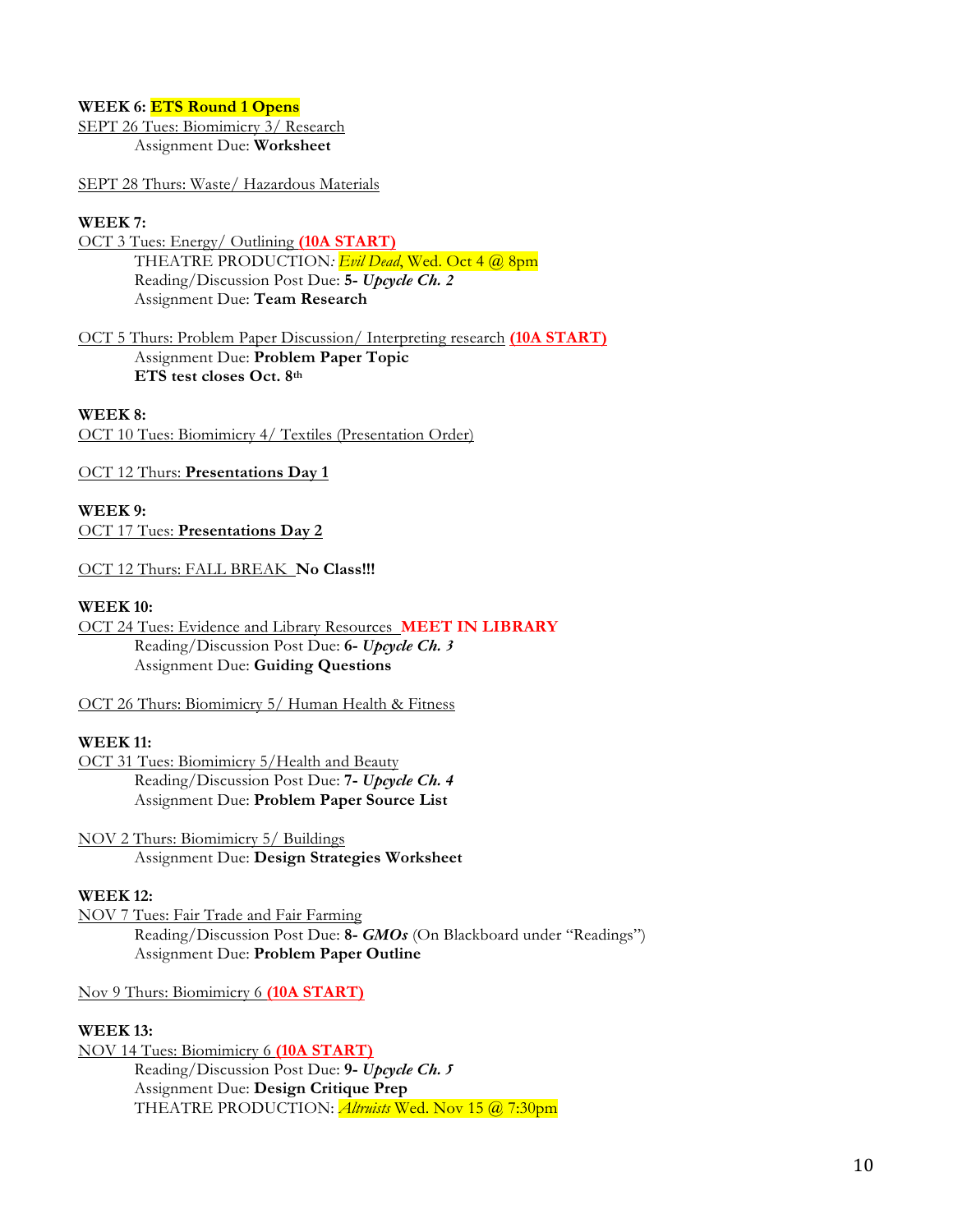#### NOV 16 Thurs: Title IX work. **MEET IN LIBRARY.**

Assignment Due: **Problem Paper Draft Due**

**WEEK 14:**

NOV 21 Tues: Biomimicry 7

Assignment Due: **Draft #1**

NOV 23 Thurs: **THANKSGIVING No Class!**

#### **WEEK 15:**

NOV 28 Tues: Refining/ In Class Work Reading/Discussion Post Due: **10-** *Upcycle Ch. 6*

NOV 30 Thurs: Peer-Review Assignments due: **Draft #2 (Hard Copy Brought to Class!) Last day to reply to Discussion Posts**

#### **WEEK 16:**

DEC 5 Tues: LAST DAY OF REGULAR CLASS/ in class work day **(10A START)** Assignments: **Last Day for Extra Credit Last Day to submit Production Response**

## **FINAL EXAM: Thurs DEC 7 @ 11am**

**Final Problem Paper Due** You may turn in the paper in person, via email or on blackboard but the final paper must be received by 11am on 12/7/17